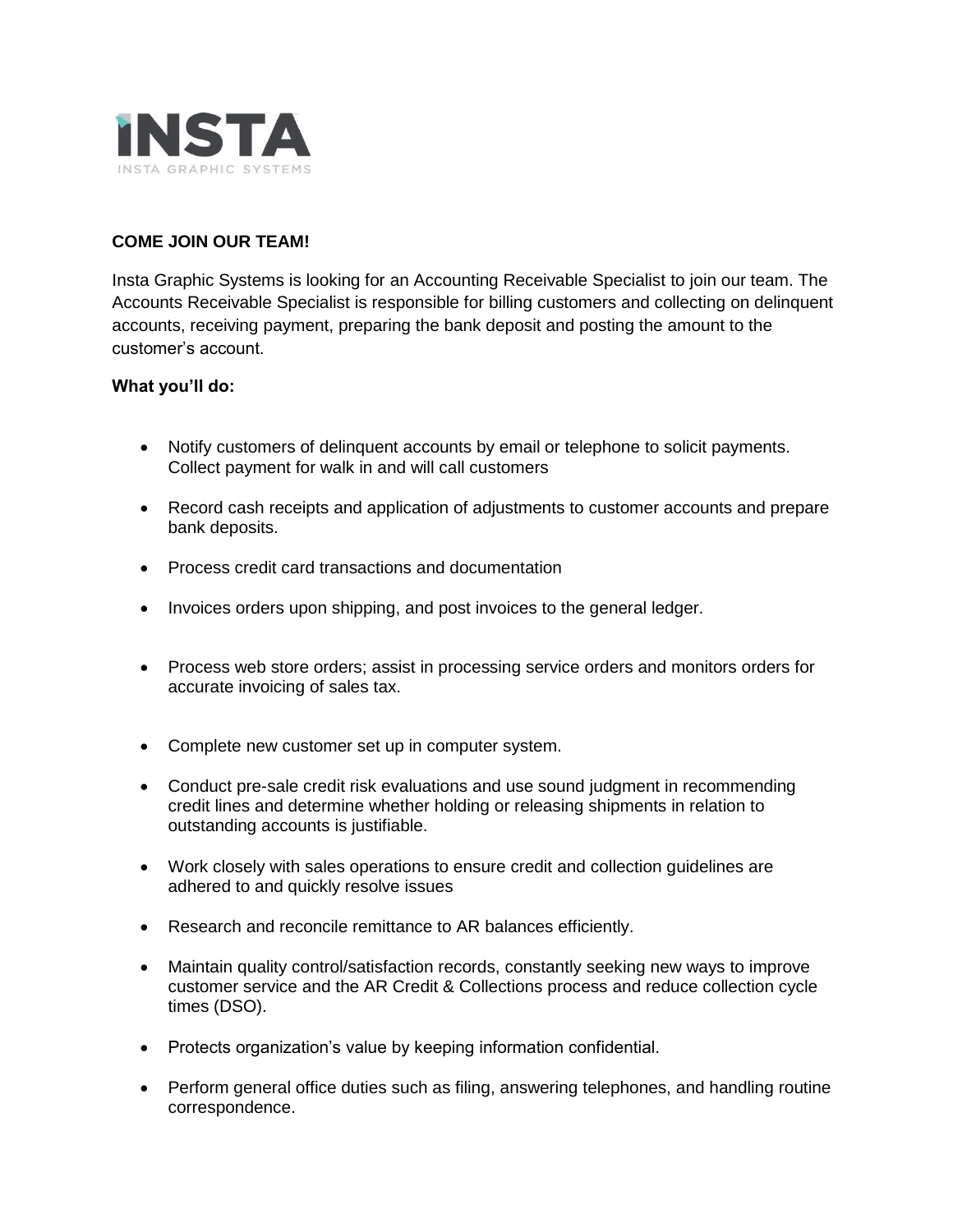- Review and interpret customer financial information and make recommendation of appropriate customer credit lines. Communicate with Sales regarding credit decisions.
- Work within the Company's credit policy, recommending changes as necessary to support sales growth and process improvement while limiting risk.
- Work with other departments to resolve and collect payment for disputed charges.
- Manage collection activities such as sending follow-up inquiries, negotiating with past due accounts, keeping track of cash receipts and recommending accounts to collection agencies.
- Operate office machines, such as 10-key calculators, photocopiers and scanners, facsimile machines, voice mail systems, and personal computers
- Performs other duties as required to support Accounting Department

## **Accountabilities**

- Is accountable for accurate and timely entry of accounting transactions
- Is accountable for reconciliation of customer accounts
- Is accountable for DSO

#### **Who you are:**

# **EDUCATION, EXPERIENCE, AND COMPETENCIES**

#### **Education:** Bachelor Degree in Accounting

**Experience:** A minimum of 3 years of accounts receivable experience

#### **Core Competencies:**

- Strong ability to use computer applications such as accounting software and spreadsheets applications.
- Ability to give full attention to what other people are saying, taking the time to understand the points being made, asking questions as appropriate, and not interrupting.
- Excellent written and verbal communications skills; strong organizational skills; must be detailed oriented
- Ability to work effectively as a team member and multitask in a fast paced environment and meet deadlines
- Ability to have effective communication, organization, interpersonal and team building skills and be able to manage/prioritize multiple accounts in a rapidly changing environment.